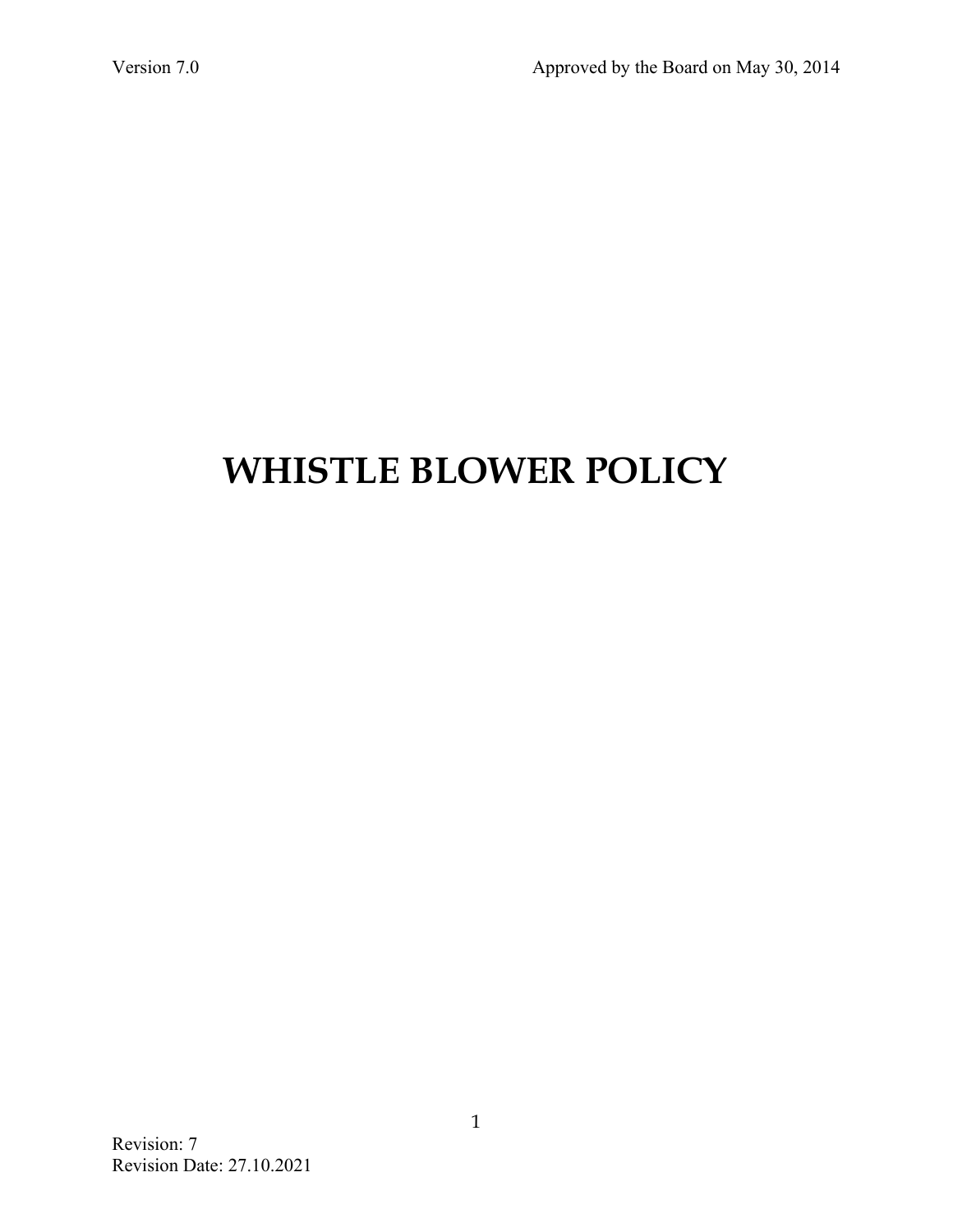# TABLE OF CONTENTS

| 5. PROCEDURE FOR REPORTING & DEALING WITH DISCLOSURES  7 |  |
|----------------------------------------------------------|--|
|                                                          |  |
|                                                          |  |
|                                                          |  |
|                                                          |  |
|                                                          |  |
|                                                          |  |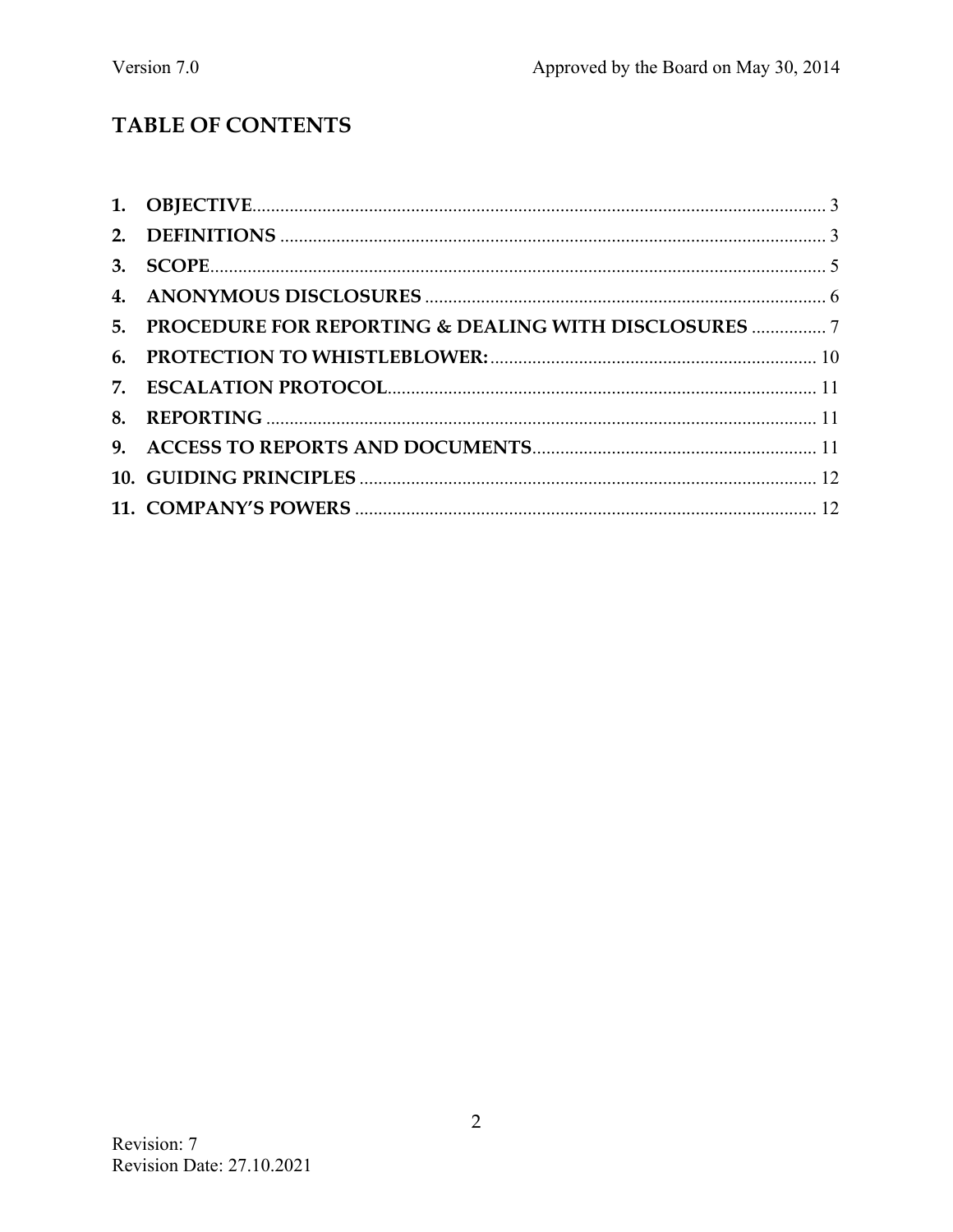#### **WHISTLEBLOWER POLICY**

## **1. OBJECTIVE**

Welspun India Limited ("Company") is committed to adhere to the highest standards of ethical, moral and legal conduct of business operations. The Company has adopted Code of Conduct and Whistle blower policy which lays down the principles that govern the actions of the Company, its employees and its stakeholders. To maintain these standards, the Company encourages its employees and stakeholders who have concerns about any actual or potential violation of, legal & regulatory requirements, incorrect or misrepresentation of any financial statements and reports, etc. or any claim of theft or fraud, and any claim of retaliation for providing information to or otherwise assisting the Head - Ethics or the Audit Committee for investigation , to come forward and express his/her concerns without fear of punishment or unfair treatment.

Section 177(9) of the Companies Act, 2013 read with Rule 7 of the Companies (Meetings of Board and its Powers) Rules, 2014 requires every listed company to establish a vigil mechanism for Directors and employees to report genuine concerns about unethical behavior or misconduct.

Further, Regulation 4(2)(d)(iv) of the Securities and Exchange Board of India (Listing Obligations and Disclosure Requirements) Regulations, 2015 (Listing Regulations), inter alia, requires every listed entity to devise an effective Whistleblower mechanism enabling stakeholders, including individual employees and their representative bodies, to freely communicate their concerns about illegal or unethical practices.

This Policy aims to provide an avenue for employees, directors and stakeholders to raise their concerns that could have grave impact on the operations, performance, value and the reputation of the Company to approach the Head - Ethics and Audit Committee of the Company. It also empowers the Audit Committee of the Board of Directors to investigate the concerns raised by the employees, directors and stakeholders.

## **2. DEFINITIONS**

"**Audit Committee**" or **"Committee**" means, the Committee of the Board of Directors of the Company constituted under Section 177 of the Companies Act, 2013 and the Rules made thereunder which shall include any modification or amendment thereof.

**"Company"** means, "Welspun India Limited." and all its subsidiaries as defined under the Companies Act, 2013 as amended from time to time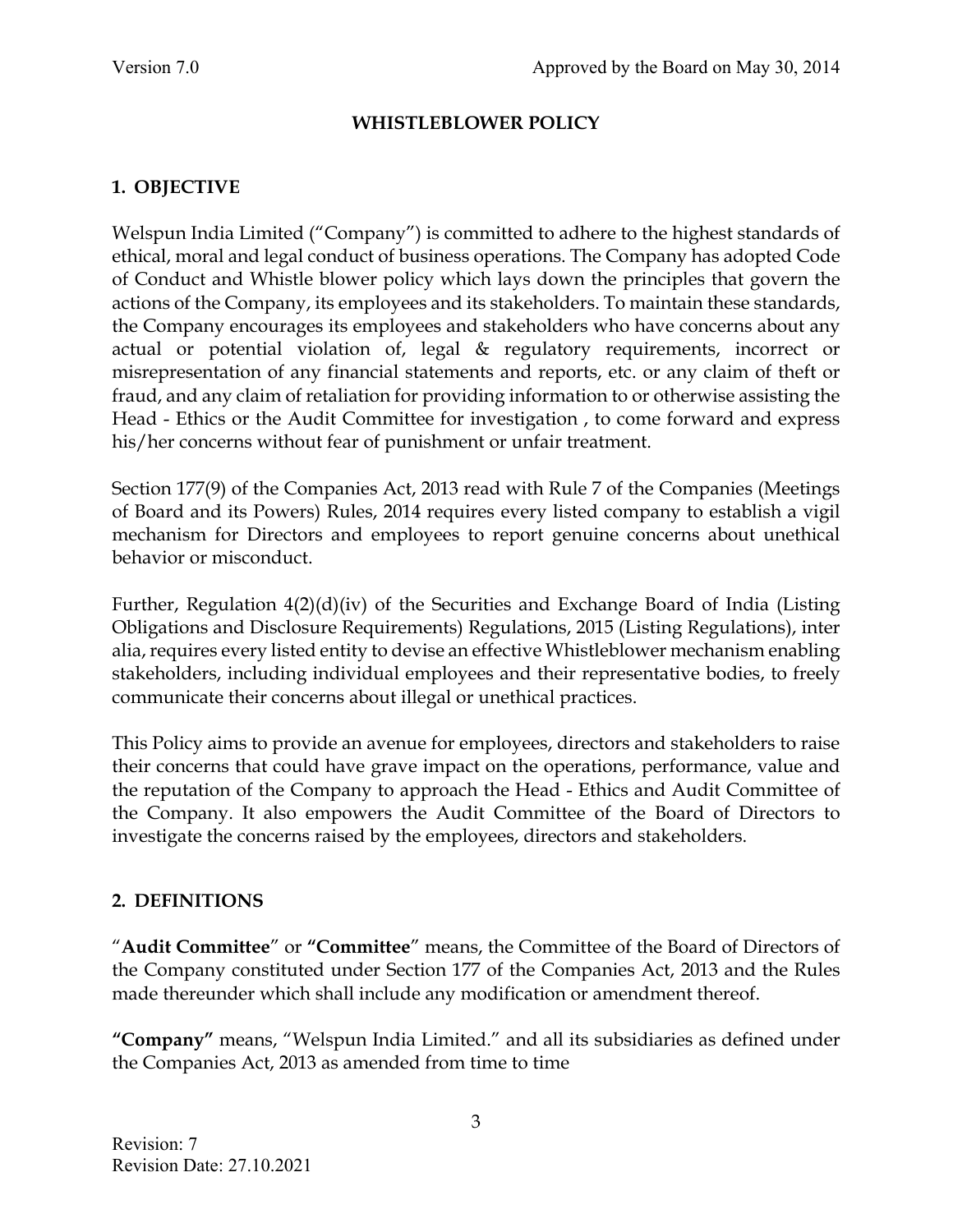"**Head- Ethics**" means the Employee designated as Head – Ethics of the Company.

"**Director**" means director on the board of the Company.

"**Disciplinary Action**" means, any action that can be taken on the completion of /during the investigation proceedings as per disciplinary action matrix implemented by the Company.

"**Disciplinary Action Committee**" means the committee constituted by the Company from time to time comprising of select senior employees of the Company.

"**Ethics Committee**" means the committee constituted by the Company from time to time comprising of select senior employees of the Company and Head – Ethics.

"**Employee**" means, every employee of the Company (whether working in India or abroad) including the Directors in the employment of the Company.

"**Fact Finder**" shall mean, the person(s) or outside entity appointed by the Head – Ethics/ Ethics Committee to investigate a Protected Disclosure.

**"Good Faith":** A whistleblower shall be deemed to be communicating in "good faith" if there is a reasonable basis for communication of unethical and Improper Practices or any other alleged wrongful conduct. Good Faith shall be deemed lacking when the whistleblower does not have personal knowledge on a factual basis for the communication or where the whistleblower knew or reasonably should have known that the communication about the unethical and Improper Practices or alleged wrongful conduct is malicious, false or frivolous.

"**Improper Practice**" includes but not limited to:

- a) Any actual or potential violation of the legal & regulatory requirements whether Criminal/ Civil;
- b) Any claim of theft or fraud;
- c) Bribery, corruption and kickback;
- d) Abuse of authority;
- e) Conflict of interest;
- f) Breach of contract/ trust, pilferation of confidential/propriety information;
- g) Negligence causing substantial and specific danger to public health and safety;
- h) Manipulation/ theft of the Company data/records;
- i) Financial irregularities, including fraud or suspected fraud or deficiencies in Internal Control and check or deliberate error in preparations of Financial Statements or Misrepresentation of financial reports;
- j) Wastage/misappropriation of the Company funds/assets, embezzlement;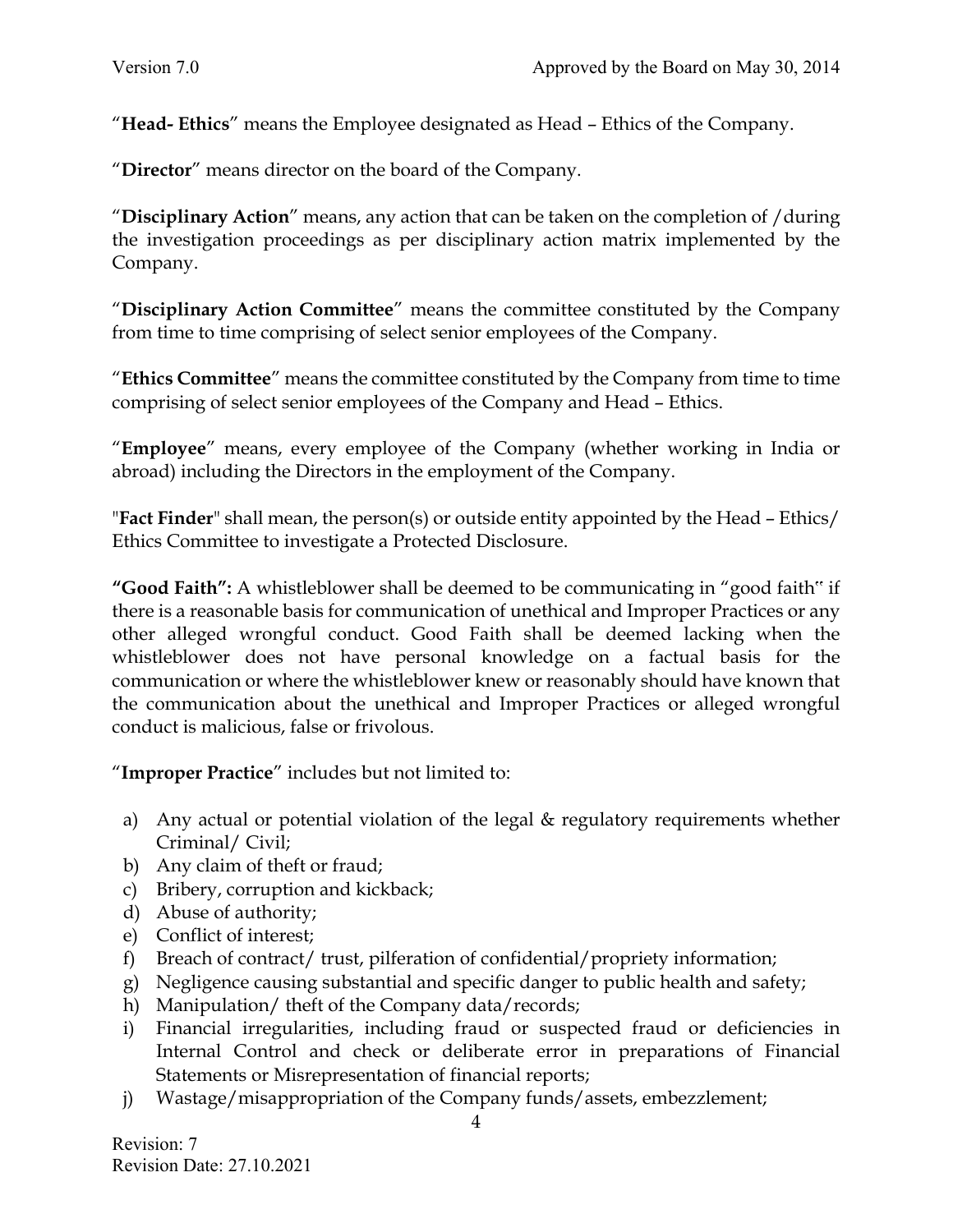- k) Concurrent/Dual employment;
- l) False expense reimbursement;
- m) Unfair trade practices and anti-competitive behavior;
- n) Instances of leakage or suspected leakage of unpublished price sensitive information;
- o) Breach of Company Policy or failure to implement or comply with any approved Company Policy (s);
- p) Any claim of retaliation for providing information to or otherwise assisting the Audit Committee;
- q) Any other action or inaction that could have significant impact on the operations, performance, value and the reputation of the Company.

"**Policy or "This Policy"** means, the "Whistleblower Policy."

"**Protected Disclosure**" means, any communication made in good faith that discloses or demonstrates information that may evidence Improper Practice. Protected Disclosures should be factual and not speculative in nature.

"**Stakeholders**" means and includes directors, employees, vendors, any third parties, suppliers, lenders, customers, business associates, trainees, interns and any others with whom the Company has any financial or commercial dealings.

"**Subject**" means, a person or group of persons against or in relation to whom a Protected Disclosure is made or evidence gathered during the course of an investigation under this Policy.

"**Whistleblower**" is someone who makes a Protected Disclosure under this Policy or voluntarily provides information under the Securities and Exchange Board of India (Prohibition of Insider Trading) Regulation, 2015 as amended from time to time. The whistle blower may disclose his/her identity or choose to remain anonymous while reporting any Protected Disclosure.

**"Voluntarily providing information"** means, providing the Securities and Exchange Board of India, with information before receiving any request, inquiry, or demand from the Securities and Exchange Board of India, any other Central or State authorities or other statutory authority about a matter, to which the information is relevant.

## **3. SCOPE**

a) Various stakeholders of the Company are eligible to make Protected Disclosures under the Policy. These stakeholders may fall into any of the following broad categories: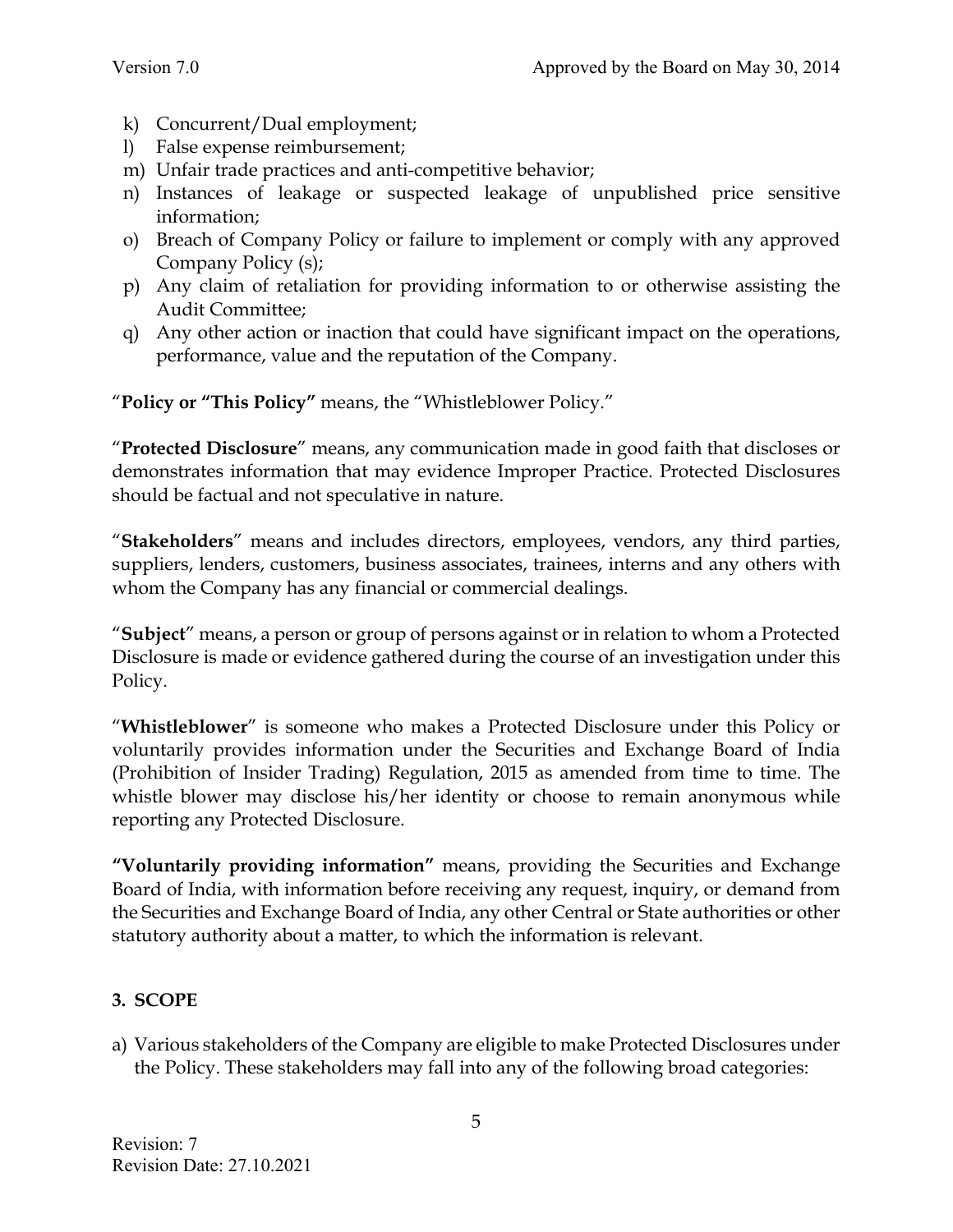- Employees of the Company;
- Former employees of the Company
- Trainees and contractual employees of the Company;
- Employees of other agencies deployed for the Company's activities, whether working from any of the Company's offices or any other location;
- Existing / Prospective Contractors, vendors, suppliers or agencies (or any of their employees) providing any material or service to the Company;
- Customers, bankers of the Company;
- Any other person having an association with the Company.

Any Stakeholder can avail of the channel provided by this Policy for raising an issue covered under this Policy.

- b) The Policy should not be used for routine or operational matters for which separate grievance mechanism exists. For. e.g.
	- Strategic and management related decisions;
	- Improper / inappropriate administration facilities;
	- Malfunctioning of IT assets (laptops, printers, etc.);
	- Compensation related issues;
	- Payment and taxation related queries;
	- HR related matters e.g. transfers, relocation, promotion, demotion, growth related issues etc.;
	- Raising malicious or unfounded allegations against colleagues;
	- Allegations related to Sexual Harassment;
	- Incidences covered under any other Grievance Handling mechanism.

## **4. ANONYMOUS DISCLOSURES**

This Policy encourages individuals to disclose their name in case of any Protected Disclosures they make. Protected Disclosures expressed anonymously may be considered at the discretion of the Head - Ethics/Ethics Committee. In exercising this discretion, the factors to be considered will include:

- i. The seriousness of the issues raised;
- ii. The credibility of the concern;
- iii. The likelihood of confirming the allegation from attributable sources;
- iv. The ability to investigate into anonymous complaints.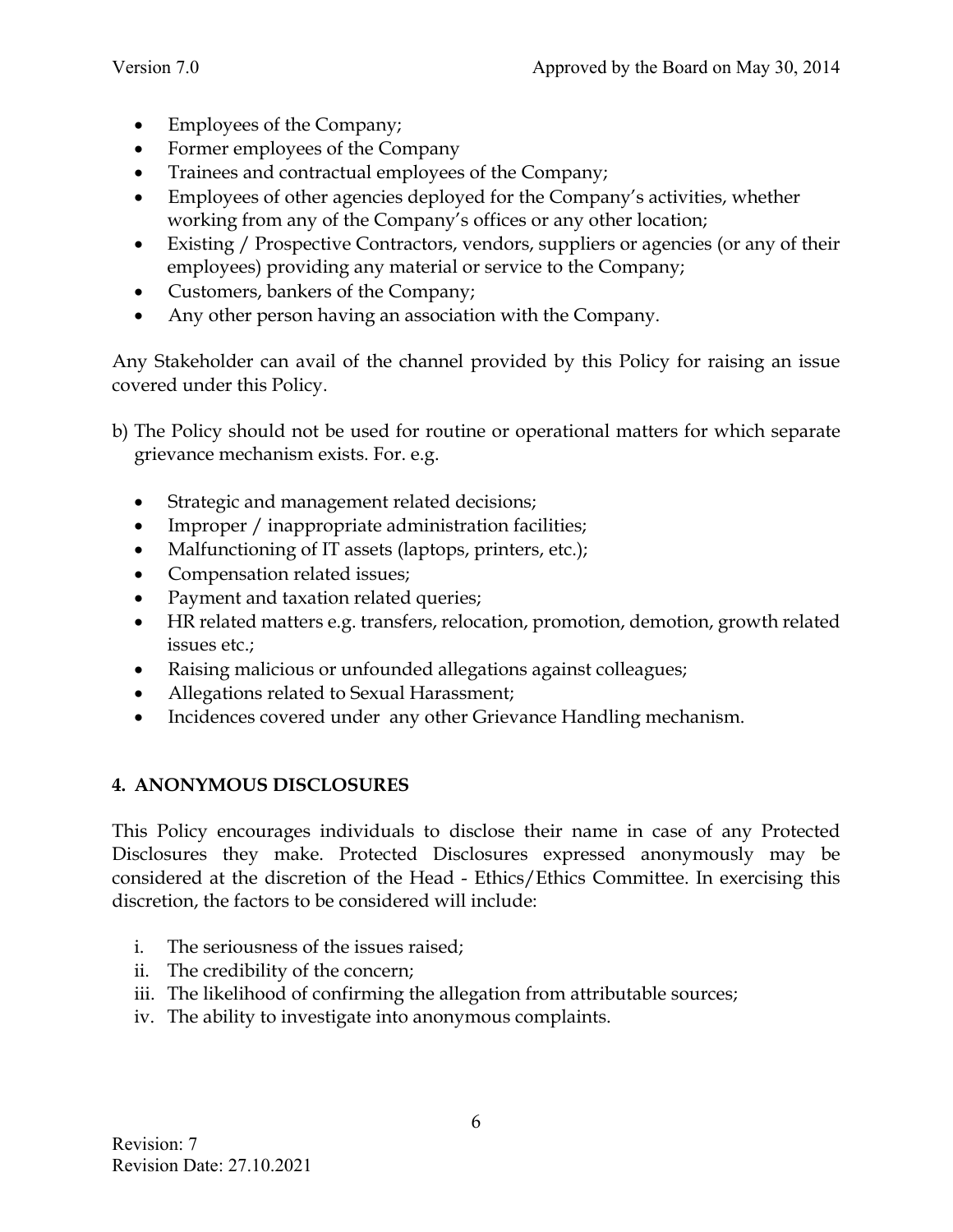#### **5. PROCEDURE FOR REPORTING & DEALING WITH DISCLOSURES**

#### A. **Following channels are available for making Protected Disclosures**:

1. Third party ethics helpline:

The Company had appointed an independent third party to facilitate reporting of Protected Disclosures through a toll-free helpline number. The toll-free number is available in three countries, India, the UK & the USA, with option to communicate in languages, as set out below:

| Countries | <b>Telephone Number</b> | Languages     |
|-----------|-------------------------|---------------|
| India     | 000-800-919-0236        | English/Hindi |
|           | 0800-048-5498           | English       |
|           | 833-921-5074            | English       |

These toll-free numbers can be accessed 24 hours a day, seven days a week. For every Protected Disclosure made through third party reporting channels, a case reference number will be provided to the Whistleblower, which can be used for further communication like providing additional information or knowing the status of the complaint.

2. A Protected Disclosure can be made in writing by an e-mail or by post to the Head - Ethics of the Company. The details are as under:

#### **Head - Ethics**

Postal Address: Welspun India Ltd, Welspun House, 7th Floor, Kamala City, Senapati Bapat Marg, Lower Parel (W), Mumbai 400 013, India Mob: +91 9727 8800 10 | Tel: +912836664140

Email id: whistleblower\_wil@welspun.com

- 3. A Protected Disclosure can also be made to the Chairman of the Audit Committee in exceptional cases arun@aruntodarwal.com.
- 4. A Protected Disclosure can also be made by accessing the Company website, managed by a third party. The link to access the web site is as follows:

www.welspun.ethicspoint.com

5. If a Protected Disclosure is received by any employee including senior management / Director of the Company other than Chairman of Audit Committee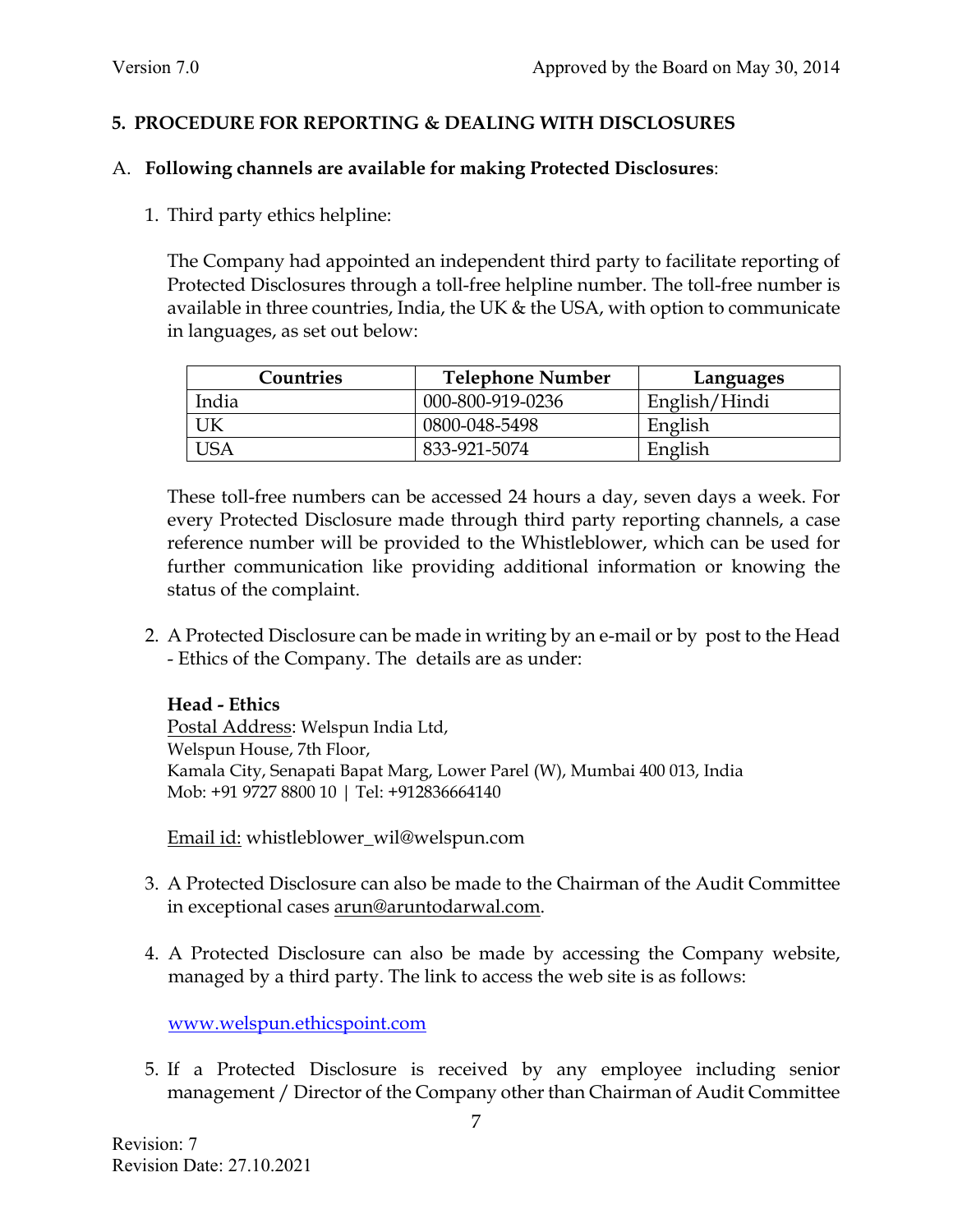or the Head - Ethics, the same should be forwarded to the Company's Head - Ethics for further appropriate action. Appropriate care must be taken to keep the identity of the Whistleblower confidential.

6. If an employee observes any ethical violation, he/she should report through any of the channels mentioned above.

#### **B. Is there any specific format for submitting the Protected Disclosure?**

While there is no specific format for submitting a Protected Disclosure, the following details must be mentioned wherever required:

- i. In case of postal letter, the Protected Disclosure should be sealed in an envelope marked "Confidential" and addressed to the Head – Ethics.
- ii. In case of e-mail, the Protected Disclosure should be marked "Confidential" and the subject line should contain "Whistleblower Complaint" and addressed to the email id of Head – Ethics.
- iii.Name, address and contact details of the Whistleblower if he/she chooses to disclose.

iv.The Complaint should provide the following details:

- The employee, and/or outside party or parties involved;
- The Company and the business area where it happened (Location, Department, Office);
- When did it happen: a date or time;
- Amount involved
- Nature and detailed fact of the Improper Practice;
- Evidence to support the allegations made;
- Details of any witnesses or those who can corroborate the allegations;

## **C. What will happen after the Protected Disclosure is submitted?**

- i. The Head Ethics shall acknowledge receipt of the Protected Disclosure as soon as practical (preferably within 07 days of receipt of a Protected Disclosure), where the Whistleblower has provided his/her contact details.
- ii. The Head Ethics will conduct a preliminary enquiry of the Protected Disclosure received under this Policy. If, based on preliminary enquiry, it appears that the complaint reported has no basis, or it is not a matter to be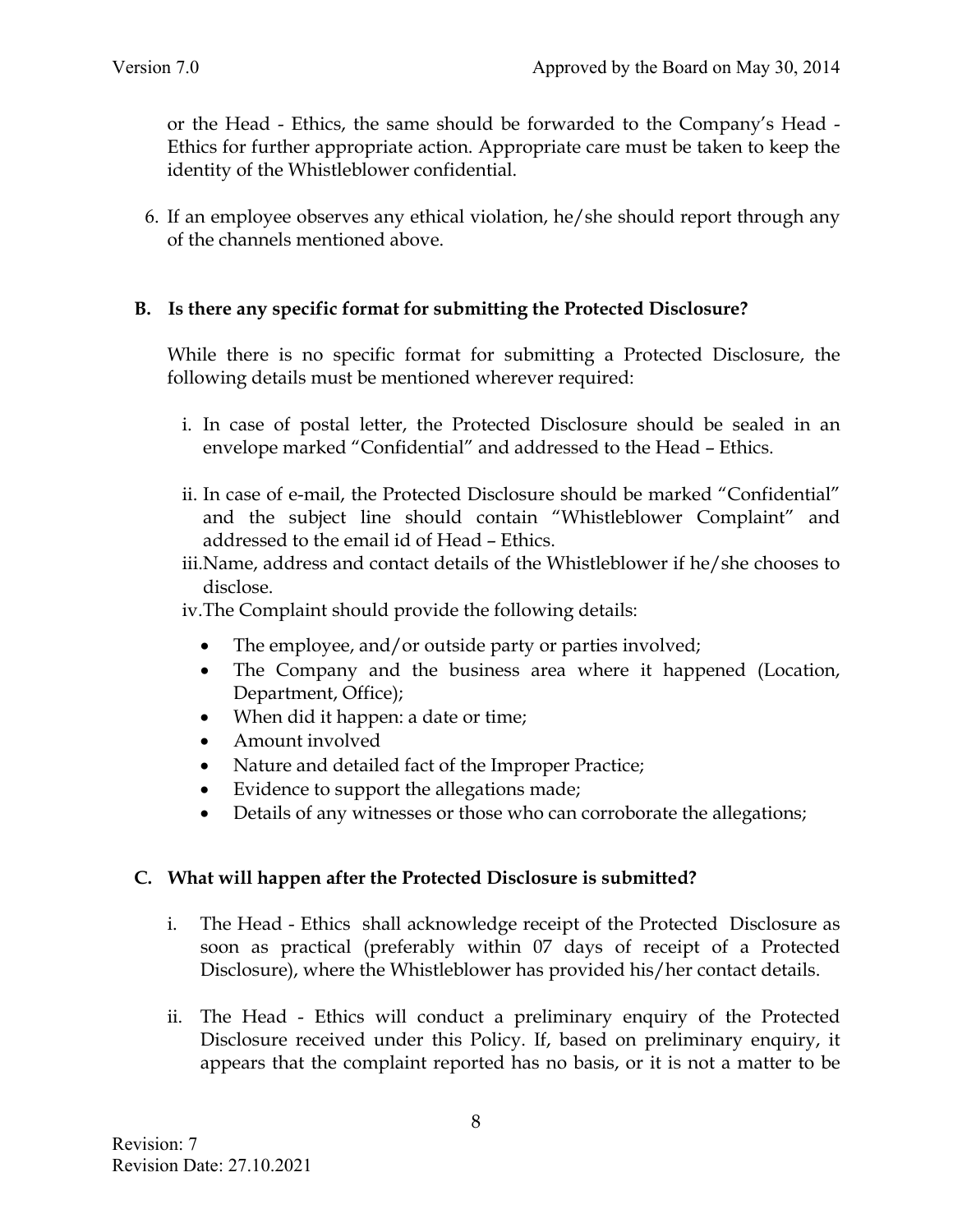pursued under this Policy, it may be dismissed at that stage and the decision is documented in consultation with the Ethics Committee.

- iii. If required, the Head Ethics can appoint Fact Finder to conduct an investigation in consultation with the Ethics Committee. The Ethics Committee will decide on the need for investigation based on the preliminary enquiry.
- iv. If any of the members of the Ethics Committee have a conflict of interest in a given case, such person/s will recuse themselves and the other members on the Committee would deal with the matter on hand.
- v. If the alleged Improper Practice is required by law to be dealt with under any other mechanism, the Head - Ethics in consultation with Ethics Committee shall refer the Protected Disclosure to the appropriate authority under such mandated mechanism and seek a report on the findings from such authority.
- vi. Subjects may be informed of the allegations at the outset of a formal investigation and have opportunities for providing their inputs during the investigation. Subject may be informed of the outcome of the inquiry/ investigation process.
- vii. The identity of a Subject will be kept confidential to the extent possible given the legitimate needs of law and the investigation.
- viii.Subject shall have a duty to co-operate during the investigation to the extent that such co-operation will not compromise self-incrimination protections available under the applicable laws.
- ix. The investigation may involve study of documents and interviews with various individuals. Any person required to provide documents, access to systems and other information to the Head - Ethics for the purpose of such investigation shall do so. Individuals with whom the Head - Ethics requests an interview for the purposes of such investigation shall make themselves available for such interview at reasonable times and shall provide the necessary cooperation for such purpose.
- x. The Head Ethics shall conduct the investigations in a timely manner and shall submit a written report containing the findings with the Ethics Committee. The Ethics Committee can recommend action to be taken as per disciplinary action matrix to the Disciplinary Action Committee.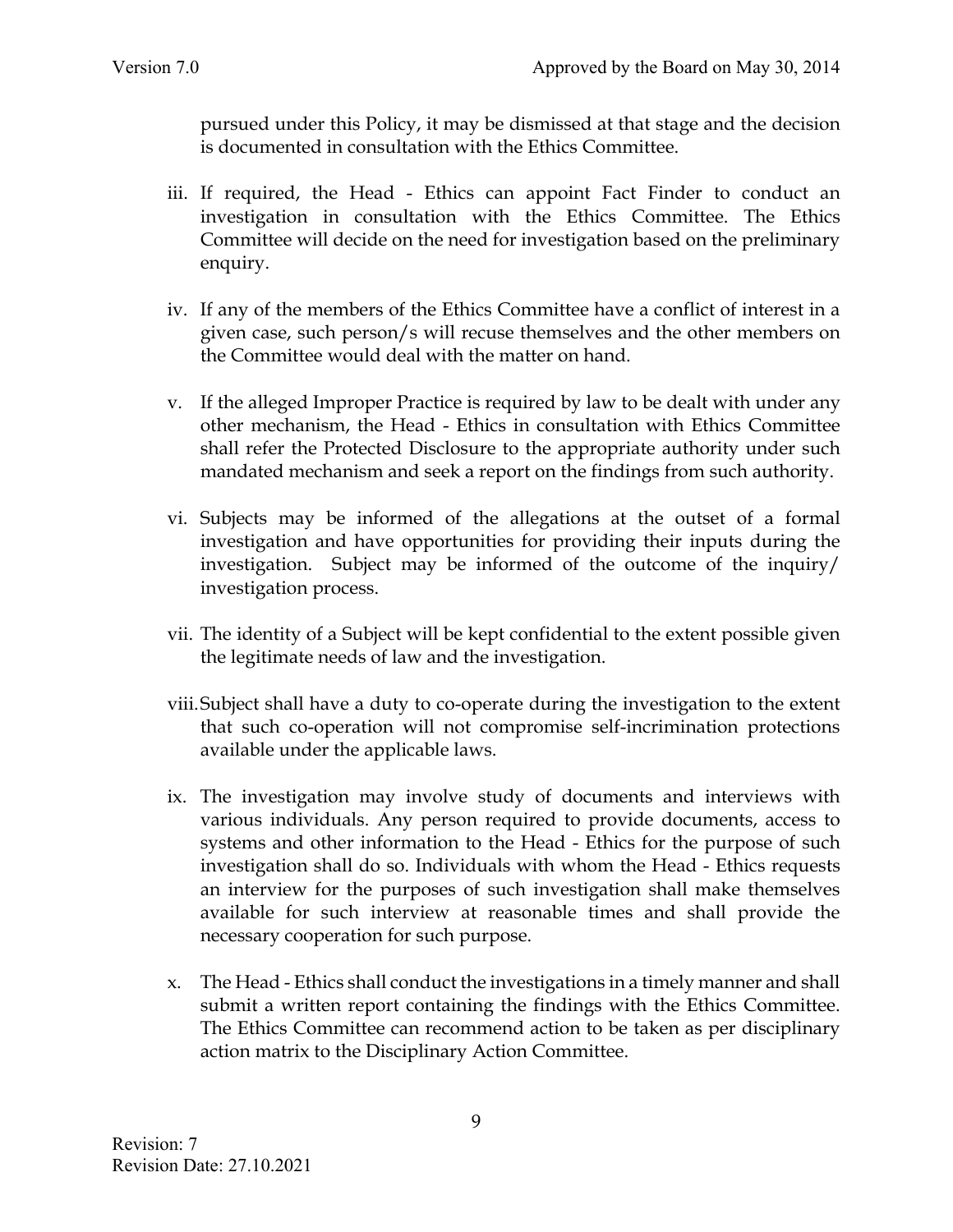- xi. If the Improper Practice constitutes a criminal offence, the Ethics Committee will bring it to the notice of the Managing Director after consultation with the Legal department and take appropriate action.
- xii. An employee or other stakeholder who knowingly makes false allegations shall be subject to disciplinary action, up to and including termination of employment, removal from the office of directorship or termination of contract in case of other stakeholder in accordance with Company rules, policies and procedures.

#### **6. PROTECTION TO WHISTLEBLOWER:**

- a) The identity of the Whistleblower shall be kept confidential to the extent possible and permitted under law. If a Whistleblower raises a concern under this Policy or voluntarily providing information under the Securities and Exchange Board of India (Prohibition of Insider Trading) Regulations, 2015, he/she will not be at risk of suffering any form of reprisal or retaliation. Retaliation includes discrimination, reprisal, harassment or vengeance in any manner, risk of losing his/her job or suffer loss in any other manner like transfer, demotion, refusal of promotion, or the like including any direct or indirect use of authority to obstruct the Whistleblower's right to continue to perform his/her duties/functions including making further Protected Disclosure, as a result of reporting under this Policy. The protection is available provided that:
	- i. the communication/ disclosure is made in good faith;
	- ii. the Whistleblower reasonably believes that information, and any allegations contained in it, are substantially true; and
	- iii. the Whistleblower is not acting for personal gain,

Anyone who abuses the procedure (for example by maliciously raising a concern knowing it to be untrue) will be subject to disciplinary action, as will anyone who victimizes a colleague by raising a concern through this procedure. If considered appropriate or necessary, suitable legal actions may also be taken against such individuals.

However, no action will be taken against anyone who makes an allegation in good faith, reasonably believing it to be true, even if the allegation is not subsequently confirmed by the investigation.

b) The Company will not tolerate the harassment or victimization of anyone raising a genuine concern. As a matter of general deterrence, the Company may publicly inform employees of the penalty imposed and discipline of any person for misconduct arising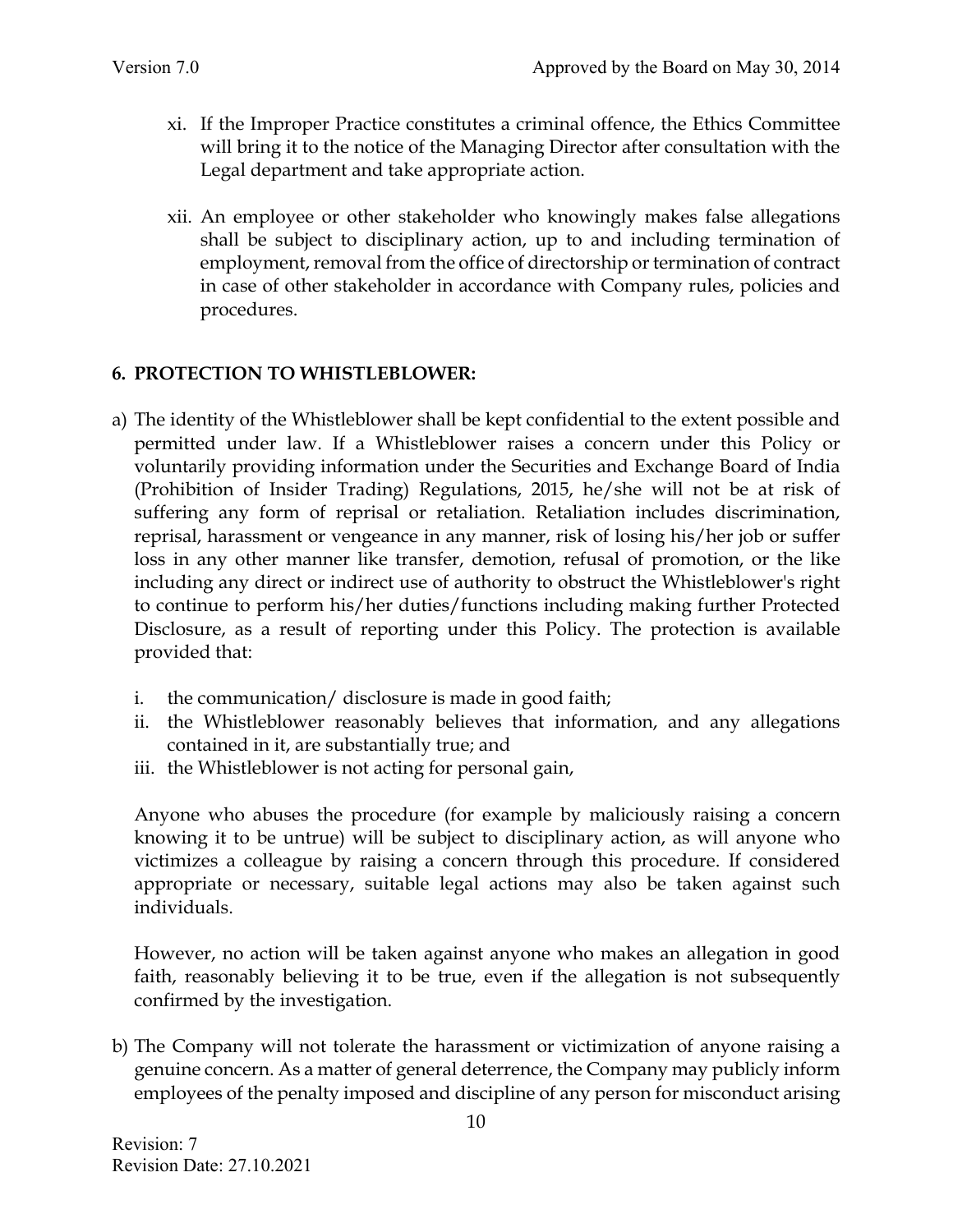from retaliation. Any investigation into allegations of potential misconduct will not influence or be influenced by any disciplinary or redundancy procedures already taking place concerning an employee reporting a matter under this Policy.

- c) Any other employee or stakeholder assisting in the said investigation shall also be protected to the same extent as the Whistleblower.
- d) If a Whistleblower faces any retaliatory action or threats of retaliatory action as a result of making a Protected Disclosure, he/she can report the matter to the Chairman of Audit Committee in writing immediately to the email id mentioned in Section 5 above. The Chairman of the Audit Committee will treat reports of such actions or threats as a separate Protected Disclosure and investigate the same accordingly and may also recommend appropriate steps to protect the Whistleblower from exposure to such retaliatory action and ensure implementation of such steps for the Whistleblower's protection.

## **7. ESCALATION PROTOCOL**

The Head - Ethics shall inform the Whistleblower about the closure of the case where the contact details are provided. In case a Whistleblower is not satisfied with the closure of Protected Disclosure submitted, then he/she may write to the Chairman of the Audit Committee with details of his/her Protected Disclosure and reason for dissatisfaction. The Chairman of the Audit Committee will take appropriate steps after consultation (if required) with the other members of the Audit Committee. The decision of the Audit Committee shall be final for such cases.

#### **8. REPORTING**

A quarterly report on the total number of Protected Disclosures received during the period, with summary of the findings of the investigation and the corrective actions taken will be reported by Head - Ethics to the Ethics Committee and also to the Audit Committee. The Audit Committee would submit to the Board of the Company.

## **9. ACCESS TO REPORTS AND DOCUMENTS**

a) All reports and records associated with the "Protected Disclosures" are considered confidential information and access will be restricted to Head - Ethics and the Ethics Committee. "Protected Disclosures" and any resulting investigations, reports or resulting actions will not be disclosed except as required by any legal requirements or regulations.